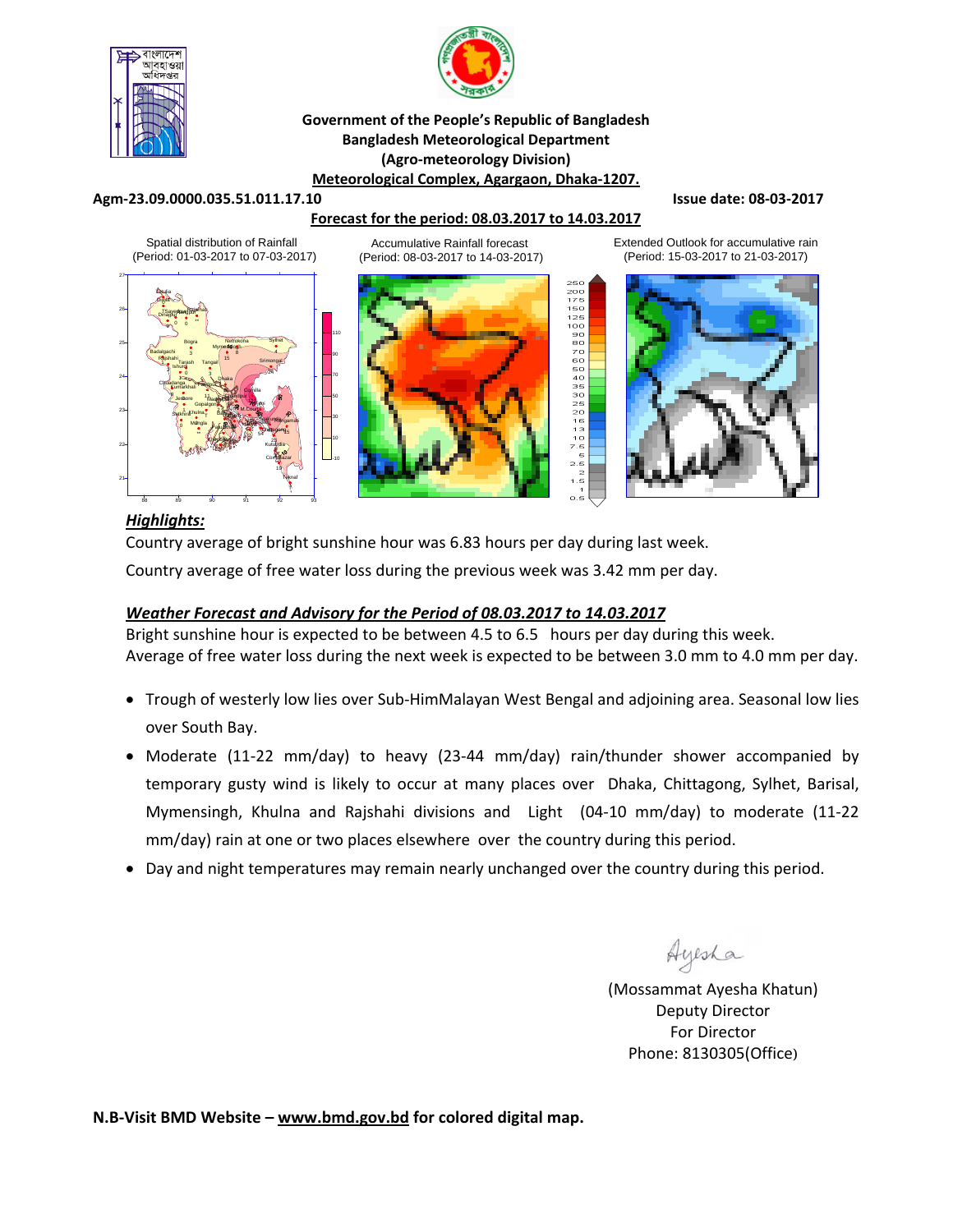



গণপ্রজাতন্ত্রী বাংলাদেশ সরকার বাংলাদেশ আবহাওয়া অধিদপ্তর কৃষি আবহাওয়া মহাশাখা আবহাওয়া ভবন, আগরগাঁও, ঢাকা-১২০৭।

**Bengali Version**

# পূৰ্বাভাস, সময়: **০৮-০৩-২০১৭ থেকে ১৪-০৩-২০১৭**

Spatial distribution of Rainfall (Period: 01-03-2017 to 07-03-2017)

Accumulative Rainfall forecast (Period: 08-03-2017 to 14-03-2017)





Extended Outlook for accumulative rain (Period: 15-03-2017 to 21-03-2017)



#### প্ৰধান বৈশিষ্ট্য সম<del>ূ</del>হঃ-

গত সপ্তাহে দেশের দৈনিক উজ্জল সূর্যকিরণ কালের গড় ৬.৮৩ ঘন্টা ছিল । গত সপ্তাহে দেশের দৈনিক বাষ্পীভবনের গড ৩.৪২ মিঃ মিঃ ছিল।

### আবহাওয়ার পূর্বাভাসঃ- ০৮-০৩-২০১৭ থেকে ১৪-০৩-২০১৭ ইং পর্যন্ত।

এ সপ্তাহে দৈনিক উজ্জুল সূর্য কিরণ কাল ৪.৫ থেকে ৬.৫ ঘন্টার মধ্যে থাকতে পারে । আগামী সপ্তাহের বাষ্পীভবনের দৈনিক গড় ৩.০ মিঃ মিঃ থেকে ৪.০ মিঃ মিঃ থাকতে পারে।

- লঘুচাপের বর্ধিতাংশ গাঙ্গেয় পশ্চিমবঙ্গ এবং তৎসংলগ্ন বাংলাদেশে অবস্থান করছে। মৌসুমী লঘুচাপ দক্ষিণ বঙ্গোপসাগরে অবস্থান করছে।
- এ সময়ে ঢাকা, চট্টগ্রাম, সিলেট, বরিশাল, ময়মনসিংহ, খুলনা এবং রাজশাহী বিভাগের অনেক জায়গায় অস্থায়ী দমকা হাওয়াসহ মাঝারী ধরনের ভারী (দিনপ্রতি ১১-২২ মিঃমিঃ) থেকে ভারী (দিনপ্রতি ২২-৪৪ মিঃ মিঃ) এবং দেশের অন্যত্র দুই এক জায়গায় হাল্কা (দিনপ্রতি ০৪-১০ মিঃমিঃ) থেকে মাঝারী (দিনপ্রতি ১১-২২ মিঃমিঃ) ধরনের বৃষ্টি অথবা বজ্রসহ বৃষ্টি হতে পারে।
- ুএ সময়ে সারাদেশে দিন ও রাতের তাপমাত্রা প্রায় অপরিবর্তিত থাকতে পারে।

Ayesha

(মোসাম্মৎ আয়শা খাতুন) উপ-পরিচালক পরিচালকের পক্ষে ফোনঃ ৮১৩০৩০৫(দপ্তর)